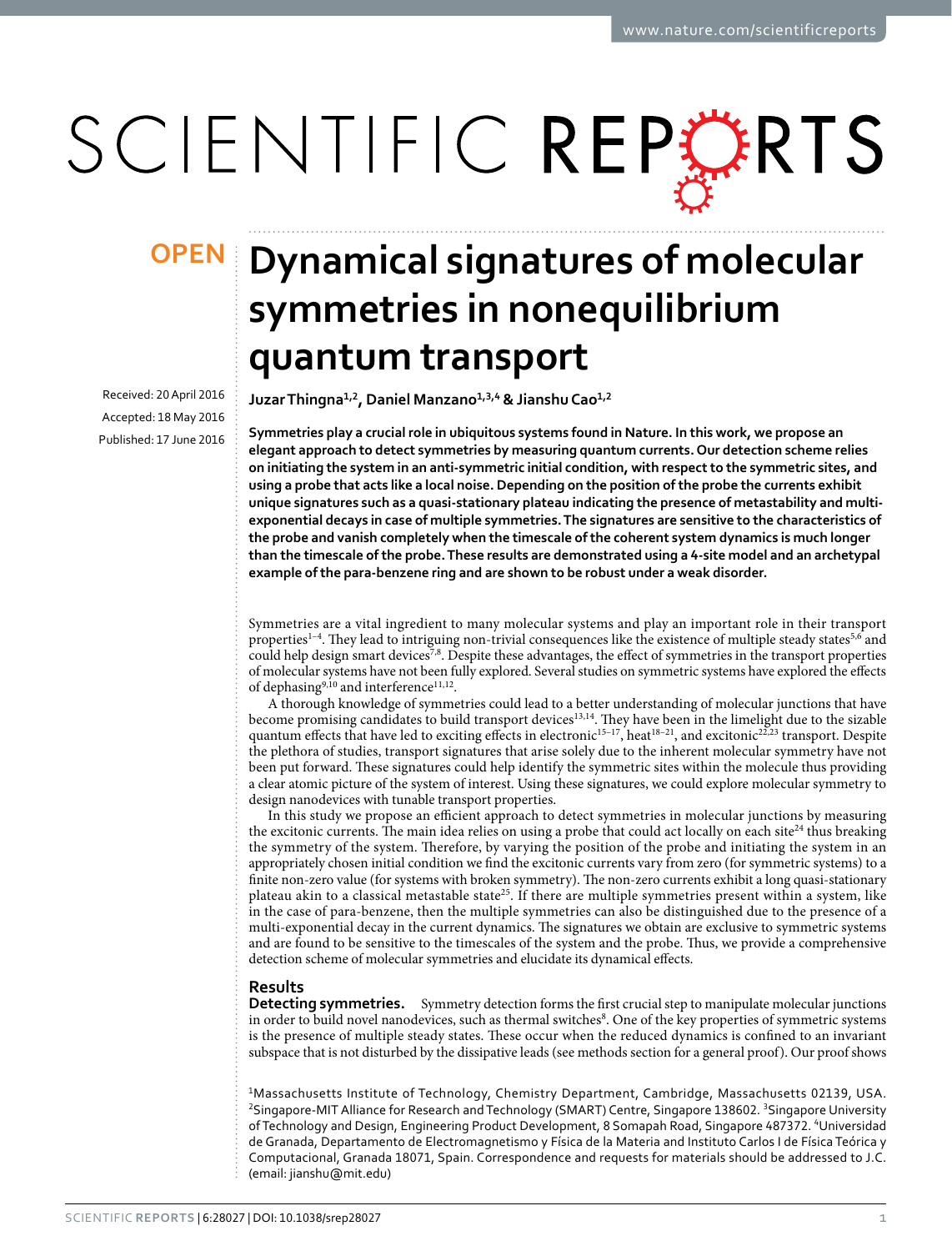

<span id="page-1-0"></span>**Figure 1. Effect of probe position on symmetry detection.** Panel (**a**) depicts the modulation of the steadystate excitonic currents in the 4-site model as a function of the mixing angle, Eq. (5), that determines the initial condition. Panels (**b**–**d**) show the time evolution of the excitonic current with symmetric [panel (**b**)], antisymmetric [panel (**c**)], and canonical [panel (**d**)] initial conditions. The probe is positioned at sites 1 (black solid line) and 2 (green dashed-dotted line) for all panels. The black crosses and open green circles correspond to the nonequilibrium steady state values of the excitonic currents. The steady state values for panel (**b**,**d**) are small but non-zero. Note the different time scale unit in panel (**c**) indicating a very slow relaxation from the antisymmetric initial condition. The closed circles in panel (**a**,**c**) represent results for a weakly disordered system with disorder strength  $\delta$  = 0.13 meV. The currents are averaged over 1000 samples of uniformly distributed random disorder [standard error of mean (SEM) is contained within each closed circle]. The black closed circles correspond to the probe being placed at site 1, whereas the green closed circle correspond to the probe at site 2. The system parameters are: *ε*=−142.2meV and *h*=−9.35meV. The lead and probe parameters are chosen as: *T*<sub>L</sub> = 330*K*, *T*<sub>R</sub> = 270*K*, *T* = 300*K*, Γ = 196 GHz,  $\gamma$  = 19.6 GHz,  $\omega$ <sub>0</sub> = 78.55 THz, and  $\omega$ <sub>D</sub> = 1.96 THz. 

that when the interaction of the reduced system doesn't perturb the system out of the invariant subspace, the symmetries are preserved and reflected in the reduced dynamics in the form of multiple steady states. In other words, irrespective of the coupling strength or the form of the master equation that governs the reduced dynamics a symmetric system will possess multiple steady states.

Detecting such symmetries is highly non-trivial, especially in experimental set-ups<sup>26</sup>, and in this work we propose a scheme that would help achieve this objective and provide robust signatures in the transient currents. Our scheme consists of two steps: i) Initiating the molecular system in a dark state and ii) Using a probe that acts locally on the molecular sites to detect which sites are symmetric. The probe when placed on different sites could break or preserve the symmetries of the system. The symmetry breaking would produce a non-zero current whereas when symmetries are preserved the current would be zero (due to the dark state initial condition that belongs to an invariant subspace).

For *perfectly* symmetric systems the switching phenomenon can be observed even in the steady state. But perfect symmetry is difficult to obtain in experimental set-ups and most systems are subject to conformational disorder. Even for a 'close to' symmetric system with a weak disorder (either static or dephasing) there would be a single unique steady state. Hence the steady-state currents will not switch depending on the probe position. In this case the dynamical regime could provide essential signatures. If the disorder is weak it would affect the dynamical currents on the longest timescale and thus during the intermediate times we expect that a weakly disordered system would *mimic* a perfectly symmetric system.

The breaking of symmetries could also affect the relaxation times and help unravel the multiplicity of the steady-state degeneracy. Thus, our goal of detecting symmetries could be achieved using the two step approach that could even help design a control over the timescale of the relaxation process. Inspired by these ideas and the timely application of detecting symmetries we explore the points presented in this section using two concrete examples of a 4-site model and the archetypal benzene molecule.

**4-site model.** The minimal nonequilibrium model that exhibits molecular symmetries is a 4-site model as sketched in [Fig. 1.](#page-1-0) The Hamiltonian of the system is given by,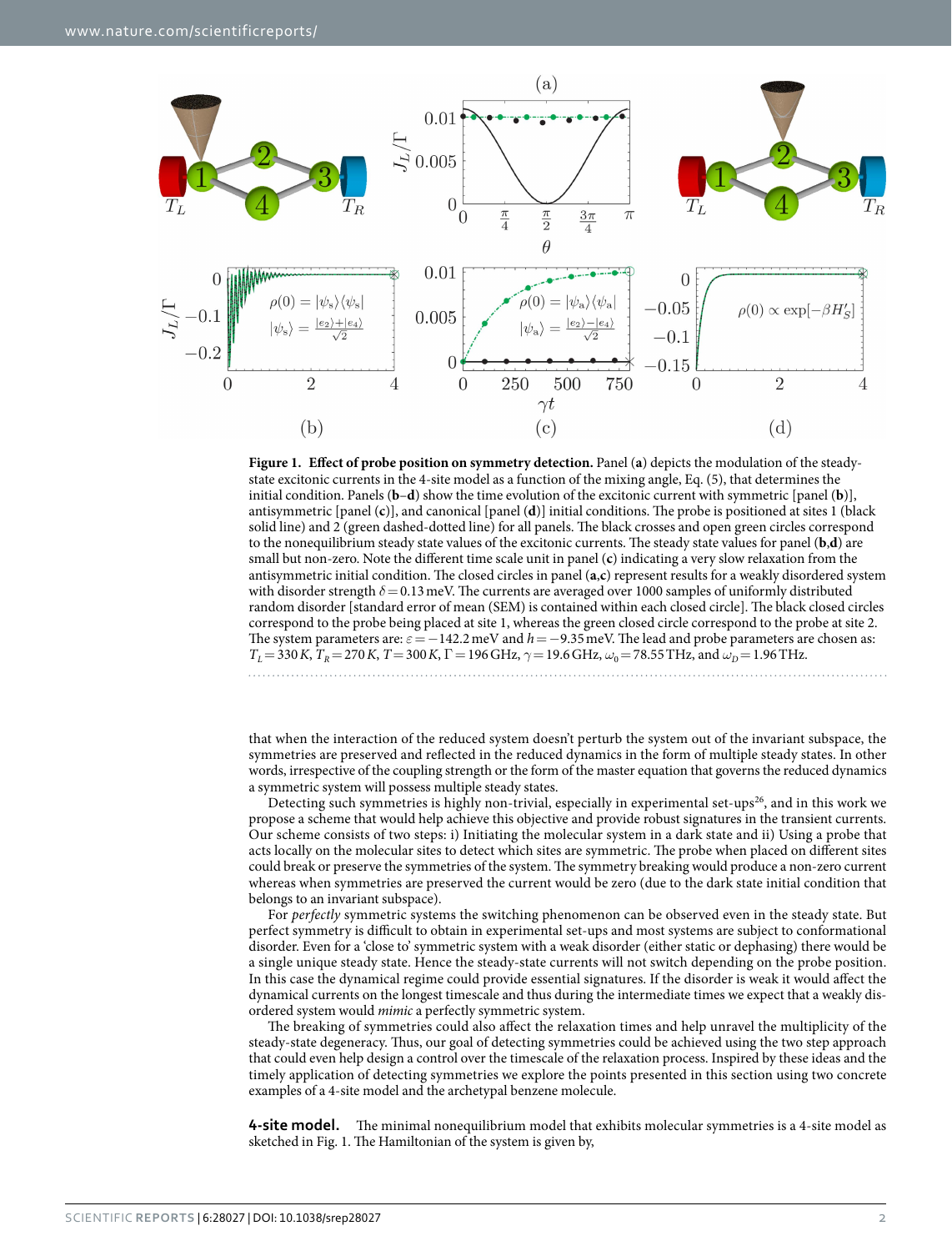$$
H_S = \begin{pmatrix} \varepsilon_g & 0 \\ 0 & H'_S \end{pmatrix},\tag{1}
$$

where the 4-site Hamiltonian  $H'_{\mathcal{S}}$  reads

$$
H'_{\mathcal{S}} = \varepsilon \sum_{i=1}^{4} |e_i\rangle\langle e_i| + h \sum_{\langle i,j \rangle} |e_i\rangle\langle e_j|.
$$
 (2)

In the above the sum over  $(i, j)$  indicates nearest neighbor interactions with cyclic boundary conditions. This Hamiltonian within the Hückle theory of atomic molecular orbitals can be interpreted as having 4 atomic sites with nearest neighbor interaction<sup>27,28</sup>. The diagonal elements *ε* represent the combination of kinetic energy and Coulomb integrals whereas the off-diagonal coefficient *h* represents the nearest-neighbor overlap between atomic sites.

The system is connected to left and right leads that govern the transitions of excitons between the ground state  $e_g$  and the excited states  $e_1$  and  $e_3$ . The presence of two leads at different temperatures creates a nonequilibrium setup that generates a flow of excitons within the molecular system. The effect of the leads is modeled via a Lindblad term in the master equation (see methods section) whose Lindblad operators read

$$
A_{L1} = |e_g\rangle\langle e_1|, \quad A_{L2} = |e_1\rangle\langle e_g|,\tag{3}
$$

$$
A_{R1} = |e_g\rangle\langle e_3|, \quad A_{R2} = |e_3\rangle\langle e_g|.
$$
 (4)

The nonequilibrium 4-site model exhibits two nonequilibrium steady states<sup>[5](#page-9-1)[,7](#page-9-3),[29](#page-9-20)</sup> due to the existence of a unitary operator  $\Pi = \exp(|e_2\rangle\langle e_4| + |e_4\rangle\langle e_2|)$ . The operator  $\Pi$ , also known as the *symmetry operator*, obeys  $\Pi$ ,  $H_S$ ] = [ $\Pi$ ,  $A_{\alpha k}$ ] = 0 ( $\alpha$  = L, R;  $k$  = 1, 2) due to which the time evolution of a general density matrix  $\rho$  can be decomposed into invariant subspaces (see methods section for a general proof). It is worth noting here that the Lindblad description provides a minimalist set-up and does not affect the overall results of this work.

Our goal in this work is to devise a scheme to detect molecular symmetries using the excitonic currents. In order to achieve this objective we introduce a probe that acts on the system as a site specific dynamical noise without injecting or extracting excitons. When the probe acts on sites  $1 (S = |e_1\rangle\langle e_1|)$  or  $3 (S = |e_3\rangle\langle e_3|)$  the Hamiltonian of the probe-system interaction commutes with the original symmetry operator (see methods section). On the other hand the action of the probe on site 2  $(S = |e_2\rangle\langle e_2|)$  or 4  $(S = |e_4\rangle\langle e_4|)$  breaks the symmetry of the system leading to a single *unique* nonequilibrium steady state. We incorporate the effects of the probe via a Redfield ten-sor as shown in the methods section. Similar probes, e.g. the Büttiker probe<sup>[30](#page-9-21)</sup>, have been used to investigate effects of coherence<sup>30</sup>, interference<sup>[12](#page-9-8)</sup> and also to measure temperatures at a molecular level<sup>31</sup>.

The behavior of excitonic currents for the 4-site model starting from different initial conditions and different probe positions is shown in [Fig. 1](#page-1-0). The probe is acting either on site 1 (unbroken symmetry case) or on site 2 (broken symmetry case). The three initial conditions correspond to the symmetric exchange of sites 2 and 4,  $\rho_s = 0.5(|e_2\rangle\langle e_2| + |e_4\rangle\langle e_4| + |e_2\rangle\langle e_4| + |e_4\rangle\langle e_2|)$ , antisymmetric exchange,  $\rho_a = 0.5(|e_2\rangle\langle e_2| + |e_4\rangle\langle e_4| - |e_2\rangle\langle e_4| - |e_4\rangle)$  $\langle e_2|$ ), or a canonical distribution  $\rho \propto \exp[-\beta H'_{\rm S}]$ .

[Figure 1a](#page-1-0) shows the steady-state currents as a function of the mixing angle (*θ*) between the symmetric and antisymmetric initial conditions. We set the initial condition

$$
\rho(0) = \cos^2(\theta)\rho_s + \sin^2(\theta)\rho_a.
$$
\n(5)

For the perfectly symmetric system when the probe is placed at site 1 (unbroken symmetry case, black solid line) the excitonic currents can be controlled by tuning the mixing angle *θ*. On the other hand, when the probe is placed at site 2 (broken symmetry case, green dashed-dotted line) we obtain a unique steady state and hence there is no modulation of the steady state currents due to the mixing angle. Thus, in case of perfectly symmetric systems the steady state currents exhibit a clear signature of the underlying symmetry in terms of the switching behavior depending on the probe position. Unfortunately, perfectly symmetric systems are rarely feasible and in order to describe a realistic system we introduce a static random disorder  $\Delta\varepsilon_i$  at each site  $e_i$  ( $\forall i\neq g$ ) chosen from a uniform distribution with width  $\delta\left(\Delta \varepsilon_i \in \left[-\frac{\delta}{2}, \frac{\delta}{2}\right]\right)$ . The excitonic currents are averaged over 1000 samples (enough l İ ļ to achieve convergence) of disorder to obtain the closed circles in [Fig. 1a](#page-1-0). Clearly, in this case the probe position (site 1≡black closed circles and site 2≡green closed circles) plays no role since we have only one unique steady state. Therefore, in a realistic system with conformational disorder it is impossible to observe any steady-state signature of the underlying symmetry. Hence, this observation serves as our main motivation to study the *dynamics* of the excitonic currents, due to the separation of time scale of the disorder and the symmetries, in order to observe the dynamical signatures related to symmetries.

In order to achieve our objective we first study the transient currents in perfectly symmetric systems. We express the time evolution of the reduced density matrix in terms of an eigenfunction expansion<sup>32</sup> of the dissipative Liouvillian  $\mathcal L$  [see Eq. (19) from methods section] as,

$$
|\rho(t)\rangle = \sum_{k} |\Phi_{k}^{r}\rangle \langle \Phi_{k}^{l} | \rho(0) \rangle e^{\Lambda_{k}t}, \tag{6}
$$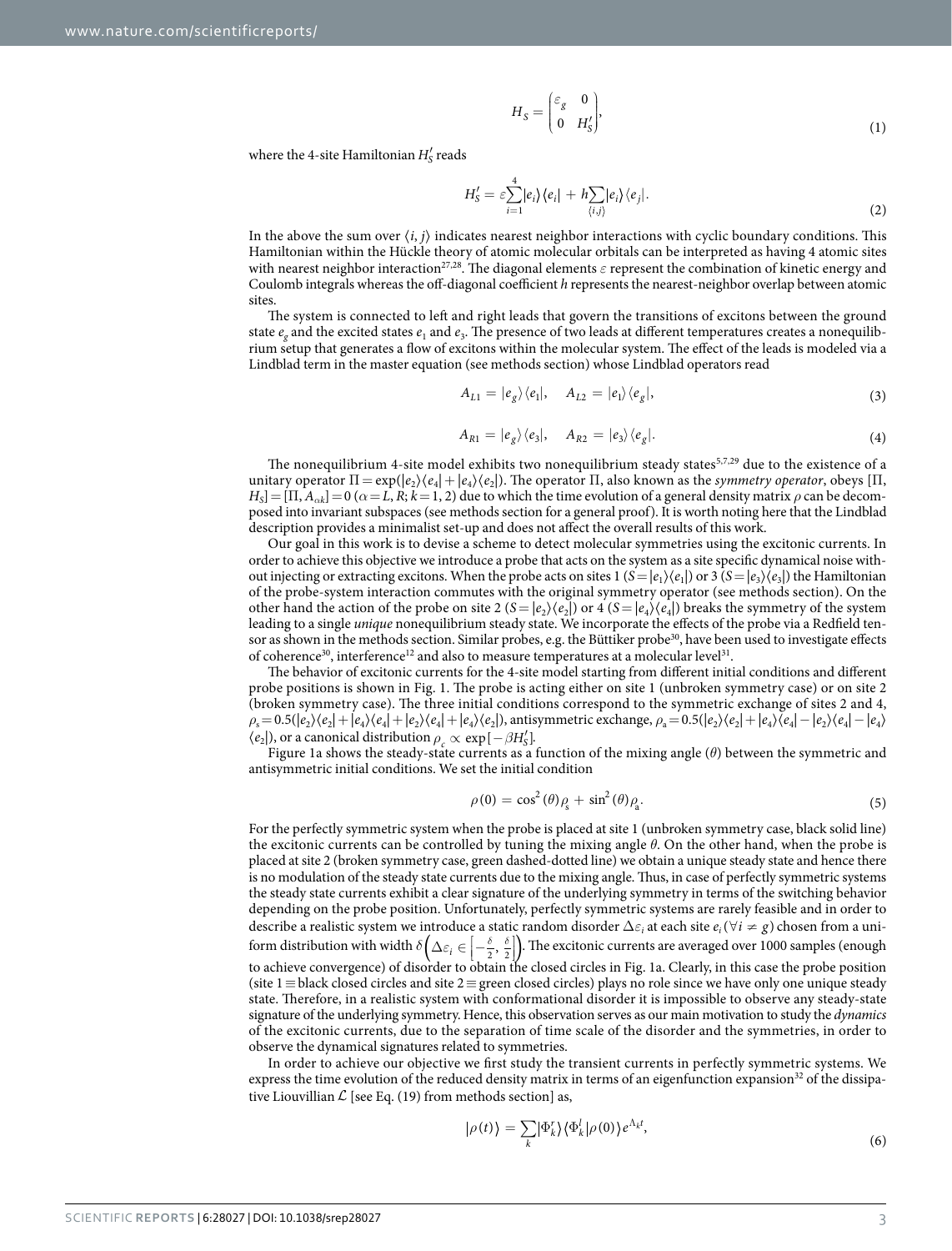

<span id="page-3-0"></span>**Figure 2. Dissipative Liouvillian spectrum for the 4-site model.** (**a**) Eigenspectrum of the dissipative Liouvillian for the 4-site model. The asterisk corresponds to the eigenvalues  $\Lambda$  when the probe is placed at site 1, whereas the open green triangles correspond to probe positioned at site 2. (**b**) shows a magnification around the zero eigenvalue. There are 2 degenerated eigenvalues at zero when the probe is positioned at site 1. These eigenvalues split when the probe is at site 2 and the resultant gap dictates the relaxation time  $\tau_R$ . The dashed black line marks the Im $[\Lambda]=0$  axis. All other parameters are the same as in [Fig. 1.](#page-1-0)

where we are working in the Liouville-Fock space $^{33}$ , mapping the density matrix to a vector and the Liouvillian  ${\cal L}$ to a matrix *L* that follows  $L | \Phi^r_k \rangle = \Lambda_k | \Phi^r_k \rangle$  and  $\langle \Phi^l_k | L = \Lambda_k \langle \Phi^l_k |$ . Here  $\langle \Phi^l |$  and  $| \Phi^r \rangle$  are the left and right eigenoperators of the dissipative non-Hermitian Liouvillian that form a dual basis, and Λ*k* are their corresponding eigenvalues. The dynamics then clearly depends on two important factors, namely, the eigenvalues Λ*k* and the weight determined by the overlap of the corresponding left eigenoperator with the initial density matrix  $\langle \Phi_k^l | \rho(0) \rangle$ . The eigenspectrum for the dissipative Liouvillian for our 4-site model is shown in [Fig. 2](#page-3-0). The probe, when placed at site 2, produces a subtle effect by splitting the degenerated zero eigenvalues as indicated in [Fig. 2b](#page-3-0). The eigenvalue that separates from the zero (indicated by  $\Lambda_1$ ) corresponds to the unstable steady state and has an antisymmetric structure. Thus, the overlap of the left eigenoperator with the symmetric initial condition is zero and the dynamics of the excitonic currents is governed by the remaining eigenvalues and eigenoperators that are not drastically affected due to the probe position. Therefore, we find that for the symmetric initial condition there are no dynamical signatures of symmetries in the excitonic currents as shown in [Fig. 1b.](#page-1-0)

The antisymmetric initial condition (also known as the dark state) $34$  is one of the multiple steady states (unstable manifold). In this state the excitonic currents are exactly zero as shown by the black solid line in [Fig. 1c](#page-1-0). As soon as we break the symmetry we observe a slow relaxation for the excitonic currents due to the transition from the unstable to the unique steady state. The timescale of this transition is now governed by the dissipative Liouvillian eigenvalue corresponding to the unstable steady state  $\tau_R\propto \Lambda_1^{-1}$  which is several magnitudes larger than the relaxation time for the symmetric initial condition (note the *x*-axis of [Figs. 1b and c\)](#page-1-0). We also find that there is no change in the time-dependent excitonic currents if the probe is placed at site 2 or 4. Thus, the slow quasi-stationary relaxation, when initiating from a dark state, provides a clear signature of symmetries in the dynamical currents that inherently depend on the probe position.

The canonical initial condition has overlap with both the stable and unstable steady states. The unstable steady state does not contribute to the dynamics because its *relative* overlap with the canonical initial condition is much smaller than the overlap with the stable steady state. Hence, the mechanism leading to dynamics that is independent of the probe position is very similar to the symmetric initial condition case. Thus, the canonical initial condition, that is extensively used to study transport using nonequilibrium Greens function<sup>35</sup>, hierarchy equation of motion<sup>12</sup>, and polaron transformation<sup>20</sup>, makes it impossible to detect molecular symmetries.

Our results described above are robust even in presence of a weak disorder as shown by closed circles in [Fig. 1c](#page-1-0). If the disorder is weak (much weaker than the effect of the probe, i.e.,  $\delta^2 \ll \gamma$ ), then the eigenspectrum of the dissipative Liouvillian ([Fig. 2](#page-3-0) asterisk), except the eigenvalue corresponding to the steady state, is not affected by the disorder. Since the weak disorder acts on the longest timescale  $\tau_{\rm dis}\propto\delta^{-2}$  of the problem, we observe the dynamics at an intermediate timescale by ignoring the longer times that are affected by the disorder. In this intermediate timescale regime the disorder is insignificant and the dynamics is similar to the *perfectly* symmetric scenario (black solid and green dashed-dotted line in [Fig. 1c\)](#page-1-0). Hence, *a priori* if it is known that a weak disorder affects the system of interest, its effects could be neglected by observing the current dynamics at an intermediate timescale.

Next we investigate the effects of probe properties on the dynamics when initiated from the antisymmetric state and the probe is placed at site 2. Due to the broken symmetry the unstable steady state forms a Hermitian decay mode, i.e., right eigenoperator of the dissipative Liouvillian with non-zero real eigenvalue<sup>[36](#page-9-28)</sup>, that remains closest to the zero eigenvalue (unique steady state). Since this mode is formed due to the presence of the probe its eigenvalue is sensitive to the probe properties thus influencing the relaxation time<sup>37</sup>.

Although this argument seems straightforward there is a caveat in terms of the dominant timescales of the problem. The largest frequency modes of the probe corresponding to the cut-off frequency  $\omega_p$ , Eq. (20), dictate a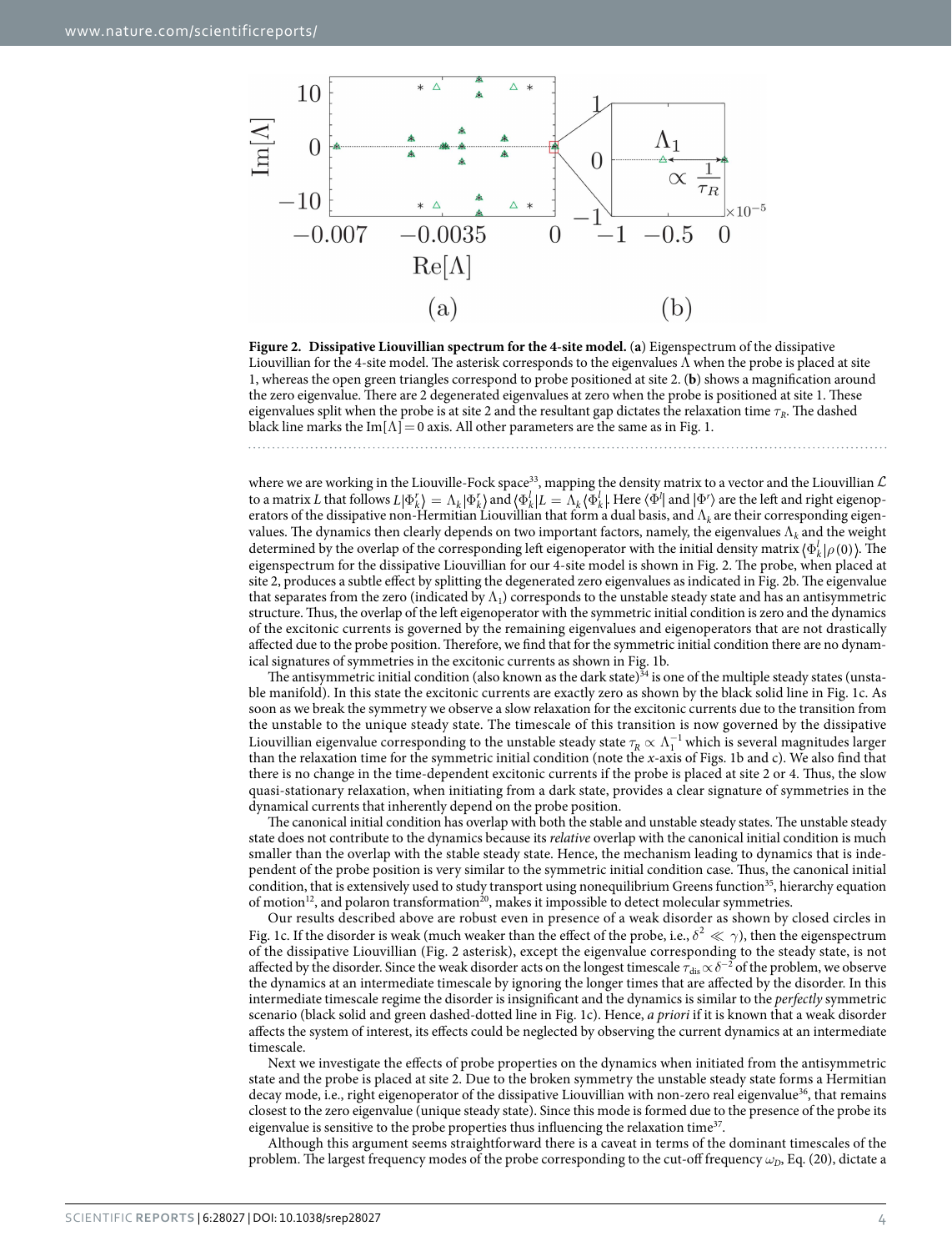

<span id="page-4-0"></span>**Figure 3. Probe temperature** *T* **dependence on the dynamics of excitonic currents.** (**a**) shows the current as a function of time for different temperatures  $[T = 200K$  (blue curve), 300*K* (black curve), and 400*K* (red curve)] when the cutoff frequency of the probe is very large  $\omega_D$ =58.80 PHz, i.e.,  $\tau_P \ll \tau_S$ , for any temperature the behavior is the same and all the lines collapse, whereas (**b**) depicts the small cutoff frequency case  $ω$ <sup>*D*</sup> = 1.96 THz, i.e.,  $τ$ <sub>*P*</sub>  $\gg$  *τ*<sub>S</sub>. Inset in panel (**a**) depicts the normalized relaxation time  $τ$ <sub>norm</sub> =  $τ$ <sub>*R*| $T$ </sub> $/τ$ <sub>*R*| $T$ </sub> where  $\tau_{R|T}$  and  $\tau_{R|T_0}$  are the relaxation times evaluated at temperature *T* and  $T_0 = 100$  K. The solid curve in the inset is for the case when  $\tau_p \gg \tau_s$ , whereas the dotted line is for  $\tau_p \ll \tau_s$ . In both panels the system is initiated in an antisymmetric state. All other parameters are the same as in [Fig. 1](#page-1-0).

timescale  $\tau_p \propto \omega_D^{-138}$ , herein termed as the probe timescale. On the other hand the coherent system dynamics timescale is given by  $\tau_s \propto \Delta$  where  $\Delta$  is the smallest finite energy difference in the system eigenspectrum. These timescales play an influential role in determining the relaxation time of the system *τR*. [Figure 3](#page-4-0) shows the effect of interplay between these two timescales. When the system dynamics timescale dominates over the probe  $\tau_s \gg \tau_p$ , the probe has very little influence on the relaxation time *τR*. The probe merely creates a unique steady state and a change in probe parameters, e.g. temperature, does not strongly influence the eigenvalue of the unstable steady state  $\Lambda_1$ . Thus, as a result the system relaxes quickly to the unique steady state and a change in probe temperature shows no effect as seen in the inset of [Fig. 3a.](#page-4-0) On the other hand when the probe timescale dominates the system  $\tau_p \gg \tau_s$  the probe can strongly influence the relaxation time  $\tau_p$ . In this case a change in the parameters, e.g. probe temperature, causes a proportional shift of the unstable steady state along the real axis thus influencing the relaxation time (inset of [Fig. 3a](#page-4-0)). Since the shift is proportional to the temperature of the probe it is expected that the eigenvalue  $\Lambda_1$  would be very close to zero for small values of temperature. In other words, when  $\tau_p \gg \tau_s$  the reorganization energy,  $\gamma_{\text{reorg}} = \int_0^\infty J(\omega) / (\pi \omega) \equiv \gamma \omega_D$  with  $J(\omega)$  being the spectral density defined in Eq. (20), is extremely small and the probe acts like a weak perturbation to the system, whereas when  $\tau_s \gg \tau_p$  the probe acts as a strong perturbation wiping out the symmetry information. Therefore, initiating from the antisymmetric state at low temperatures leads to a slow quasi-stationary relaxation towards the unique nonequilibrium steady state due to the strong interaction of the initial condition with the unstable steady state.

Thus, overall by changing the probe position and carefully engineering the initial state to a dark state<sup>[7,](#page-9-3)[8,](#page-9-4)36</sup> we detect the signatures of molecular symmetries. These signatures correspond to observing *exactly* zero excitonic currents for symmetric systems and a finite time-dependent current with a long quasi-stationary plateau for systems with broken symmetry via the probe. Interestingly, the signatures completely vanish for the symmetric and canonical initial conditions making these an unacceptable choice for symmetry detection.

**Benzene molecule.** The Hückle theory Hamiltonian  $H'_{S}$  for benzene is given by

6

$$
H'_{\mathcal{S}} = \varepsilon \sum_{i=1}^{N} |e_i\rangle\langle e_i| + h \sum_{\langle i,j\rangle} |e_i\rangle\langle e_j|,\tag{7}
$$

wherein we choose the parameters  $\varepsilon = -11.2$  eV and  $h_1 = -0.7$  eV<sup>39</sup>. The benzene molecule is connected to Lindblad leads similar to Eqs. (3) and (4). The symmetry operator for the para-benzene ring is  $\Pi = \exp[(2)(\sqrt{2})]$  $6|+|6\rangle\langle 2| \otimes (|3\rangle\langle 5|+|5\rangle\langle 3|)$  due to which the system has 3 multiple steady states. Only one of these multiple steady states contains nonequilibrium information (e.g. temperature  $T_L$ ,  $T_R$  or coupling strength Γ) about the leads. The other two are pure states that are decoupled from the leads and depend only on the symmetries.

The steady states that depend only on the symmetries can be obtained analytically and they are given by

$$
\rho_1 = |\psi_1\rangle \langle \psi_1|,
$$
  

$$
|\psi_1\rangle = \frac{1}{2} (|e_5\rangle + |e_6\rangle - |e_2\rangle - |e_3\rangle),
$$
 (8)

$$
\rho_2 = |\psi_2\rangle\langle\psi_2|,
$$
  

$$
|\psi_2\rangle = \frac{1}{2}(|e_3\rangle + |e_6\rangle - |e_2\rangle - |e_5\rangle),
$$
 (9)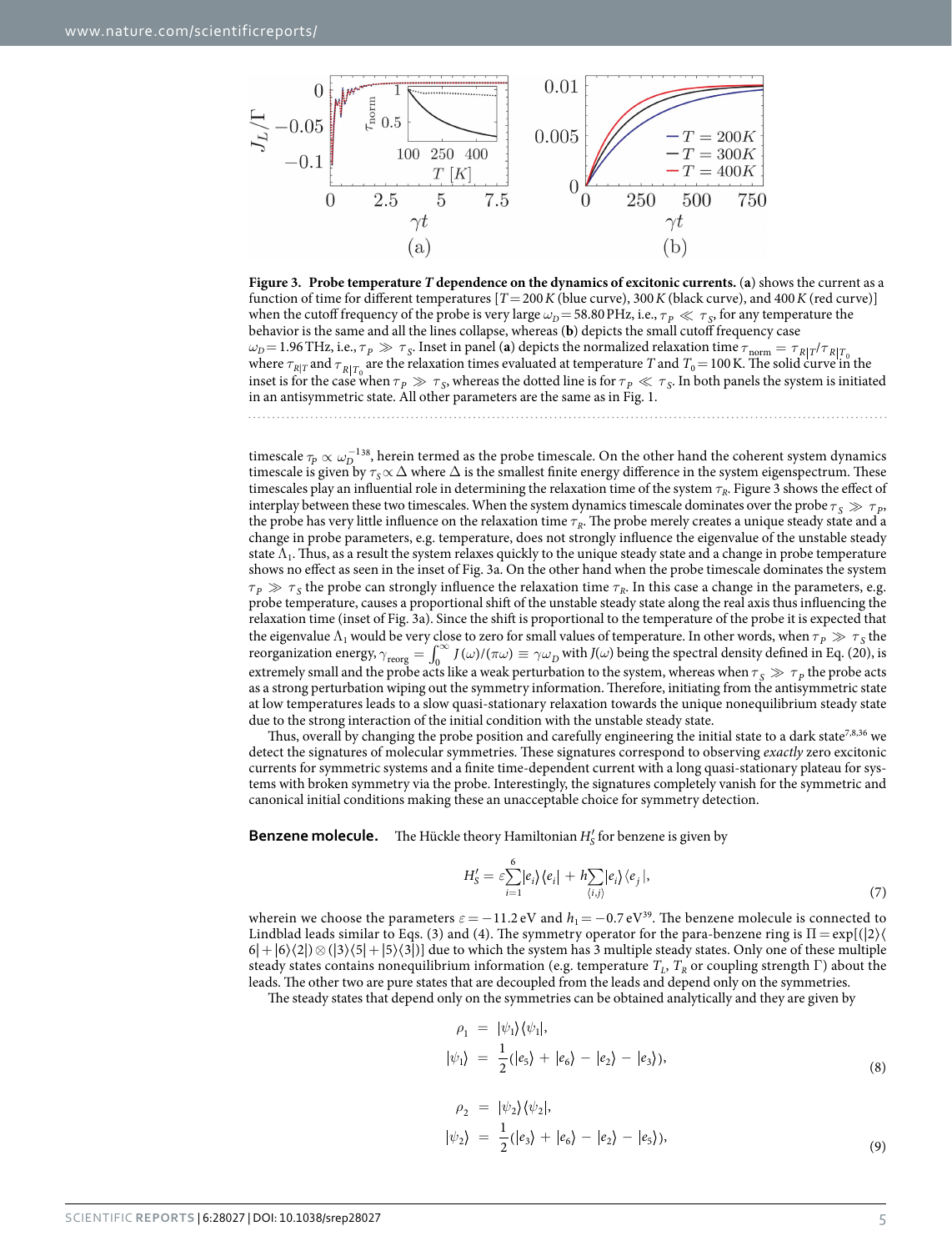wherein  $|\psi_i\rangle$  are eigenvectors of the benzene Hamiltonian. The nonequilibrium steady state  $\rho_0$  depends on all the lead properties and is nontrivial to obtain. In the presence of a probe  $\rho_1$  and  $\rho_2$  become unstable. In order to understand how the probe affects the multiple steady states we project the full dissipative Liouvillian, Eq. (19), into the subspace of the multiple steady states. This is achieved by transforming the steady states into vectors and the dissipative Liouvillian into a matrix as done in Eq. (6). Thus, the  $3 \times 3$  perturbation matrix reads

$$
\delta L = \begin{pmatrix} \theta_0 & \sigma_1 & \sigma_2 \\ \theta_1 & R_{11} & R_{12} \\ \theta_2 & R_{21} & R_{22} \end{pmatrix}
$$
 (10)

where the elements  $\theta_n$  ( $n = 0, 1, 2$ ) contain information about the nonequilibrium steady state and the probes and  $\sigma_k \propto \sum_{j=1,2} R_{jk}$ . The matrix elements  $R_{jk}$  are the elements of the Redfield tensor  $R[\rho] = \int_0^\infty dt [S, \rho S(t)] C(t) + h.c.$  [see methods section Eq. (19) and also [refs. 40](#page-9-32) and [41](#page-9-33) for more details] and are given by

$$
R_{jk} = \sum_{p} 2 \{ S_{jk}^{p} S_{kj}^{p} \text{ Re}[W_{jk}^{p}] - \delta_{j,k} \sum_{l} S_{jl}^{p} S_{lk}^{p} \text{ Re}[W_{lk}^{p}] \}.
$$
\n(11)

Above we have taken into consideration that several independent probes could act on the system whose actions are taken into account via the summed index p. The operator elements are  $S_{jk} = \langle \psi_j | S | \psi_k \rangle$  and  $W_{jk} = \int_0^\infty dt e^{-i\Delta_{jk}t} C(t)$  with  $\Delta_{jk} = E_j - E_k$ . Here  $E_k$  is the eigenenergy of the benzene Hamiltonian corresponding to the state  $|\psi_k\rangle$ . The perturbation matrix  $\delta L$  has one zero eigenvalue corresponding to the unique nonequilibrium steady state and two non-zero eigenvalues that dictate the relaxation time. The structure of the matrix *δL* clearly indicates that the elements *Rjk* govern the effect of the probe on the symmetries of the system. Since the probe obeys detailed balance the backward transition rates Re  $[W_1^p]$  are extremely small. Thus, we can neglect the matrix element  $R_{12} \approx 0$  and simplify the perturbation matrix. This simplification occurs only due to the probe properties and does not depend on how the probe connects to the system.

The matrix element  $R_{21}$  controls the structure of the eigenvalues of the perturbation matrix and depends only on how the probe connects to the system (via operator *S*). In particular, we find that when  $R_{21} \neq 0$  the non-zero eigenvalues of  $\delta L$  form a complex conjugate pair. On the other hand, when  $R_{21}=0$  we break all the symmetries and obtain three distinct eigenvalues of the perturbation matrix. In order to validate our claim we take the simplest example of a single probe  $p=1$  that breaks the symmetry of the system and connects via a general operator  $S = \sum_{l=g,1}^6 C_l |e_l\rangle\langle e_l|$  with  $C_l$  being constants. Thus, in order to achieve  $R_{21}=0$  we require

$$
S_{12} = \frac{1}{4}(C_2 - C_3 - C_5 + C_6) = 0.
$$
\n(12)

If  $C_2 = C_3 = C_5 = C_6$  then the probe is affecting all the symmetric sites of benzene equally without breaking any symmetry. Thus, even though Eq. (12) is satisfied we obtain 3 multiple steady-states. Hence it is of utmost importance that the probe breaks at least one of the symmetries of benzene. If we choose a local probe acting on site 2, i.e.,  $C_3 = C_5 = C_6 = 0$ , it breaks some but not all the symmetries [since Eq. (12) is not satisfied]. This case leads to a unique steady state even if not all the symmetries are broken. The eigenvalues of the perturbation matrix (black plus) and the full dissipative Liouvillian (green triangles) are plotted in [Fig. 4a](#page-6-0) for this case. Due to the fact that we are not breaking all the symmetries, we obtain a couple of non-zero eigenvalues that are conjugated and there is only one relaxation time (given by the real part of the non-zero eigenvalue). The dynamical currents are unable to show any *exclusive* signatures of the three steady states. The current dynamics are qualitatively similar to the 4-site model (see supplementary material). In order to break *all* the symmetries we take the simplest case  $C_2 = C_3$ and  $C_5 = C_6 = 0$ . In this case the probe acts non locally on sites 2 and 3 [Eq. (12) is satisfied]. This leads to three distinct real eigenvalues of the perturbation matrix as shown in [Fig. 4b](#page-6-0).

The left-eigenvectors corresponding to the distinct non-zero eigenvalues inherit the symmetry properties of the unstable steady states. Particularly the left-eigenvector corresponding to the eigenvalue closest to zero retains the symmetry of  $\rho_1$  whereas the one further away transforms into a linear combination of  $\rho_1$  and  $\rho_2$ . Thus, we initiate the system in a state that is antisymmetric in sites 2 and 5 (equivalent to  $\rho_1$ ) and find that at long times both the non-zero eigenvalues closest to the steady state  $(\Lambda_1$  and  $\Lambda_2)$  will contribute to the relaxation time. Hence, due to the remnants of the unstable steady states in the Hermitian decay modes we can uncover the signatures of the multiple steady state as seen in the current dynamics in [Fig. 5](#page-6-1). At long times the current dynamics exhibits two distinct exponential relaxation times  $\tau_1 \propto \Lambda_1^{-1}$  and  $\tau_2 \propto \Lambda_2^{-1}$ . The corresponding coefficients of the exponential decays are are opposite in sign and hence the excitonic current shows a peak indicating the presence of two unstable steady states. Here once again similar to the 4-site model a weak static disorder in the system, as shown by the closed green circles in [Fig. 5](#page-6-1), plays no role at the relevant timescale. Thus, by redesigning the probe to act non locally it is possible to detect the number of multiple steady states by observing the multi-exponential decay at long times.

#### **Discussion and Conclusions**

Several molecular systems possess symmetries that could play a crucial role in the nonequilibrium properties of the quantum devices. Naturally, one wonders if it is possible to detect symmetries without any prior knowledge of the molecular system. In the present study, we provide a toolbox that detects molecular symmetries via the measurement of excitonic currents.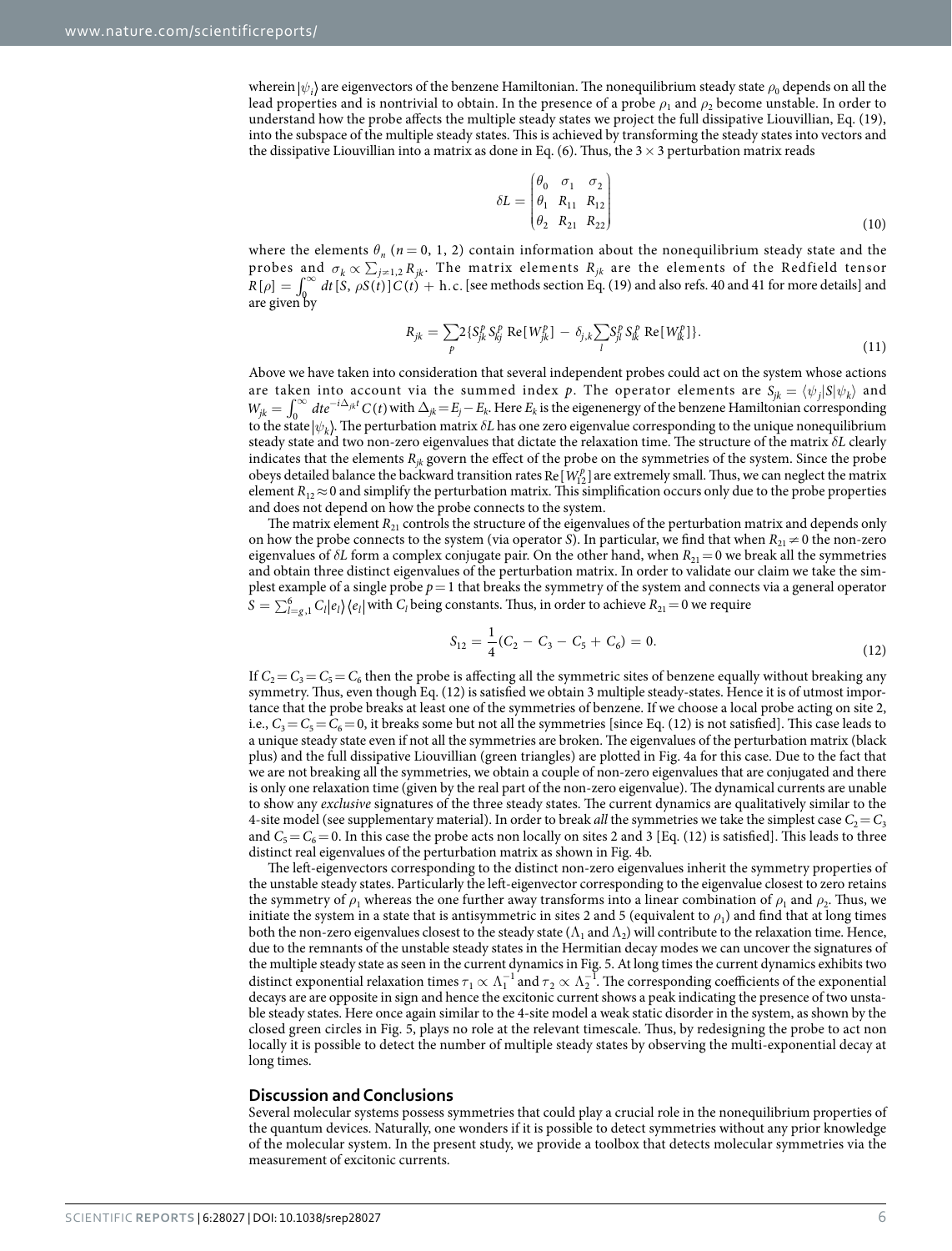

<span id="page-6-0"></span>**Figure 4. Eigenvalues of the dissipative Liouvillian for the para-benzene model.** (**a**) Eigenvalues closest to zero when the para-benzene symmetry is broken via a local probe acting on site 2 (as depicted in the illustration above). (**b**) The probe acts non-locally on sites 2 and 3 [illustrated above panel (**b**)] to break all the symmetries of the system. The black plus corresponds to the eigenvalues of the perturbation matrix *δL* [Eq. (10)], whereas the green open triangles correspond to the smallest (in magnitude) eigenvalues of the full dissipative Liouvillian. The dashed black line marks the Im[Λ]=0 axis. The system parameters are: *ε*=−11.2 eV and *h*=−0.7 eV. The lead and probe parameters are chosen as:  $T_L$ =330*K*,  $T_R$ =270*K*,  $T_p$ =300*K*,  $\Gamma$ =151.9THz, *γ*=15.19THz,  $ω<sub>D</sub>$  = 151.92 THz and  $ω<sub>0</sub>$  = 78.55 THz.



<span id="page-6-1"></span>**Figure 5. Bi-exponential decay of currents as a signature of 3 steady states.** Long-time dynamics of the parabenzene model exhibiting a bi-exponential decay, due to which a peak is formed, when the system is initiated in an antisymmetric state w.r.t. sites 2 and 5. The probe acts non-locally on sites 2 and 3 as illustrated above panel (**b**) in [Fig. 4.](#page-6-0) The open green circle corresponds to the steady state value for the current. The closed green circles are for a weakly disordered system with disorder strength *δ*=1meV. The currents are averaged over 1000 samples of uniformly distributed random disorder [standard error of mean (SEM) is contained within each closed circle]. All other parameters are the same as [Fig. 4.](#page-6-0)

Our goal is achieved by introducing a probe that acts on various sites of the molecular junction and depending on the probe position the currents differ suggesting the presence of symmetries. In particular, we find signatures of molecular symmetries if we start from an antisymmetric (dark) state as our initial condition. If the probe is then positioned on a site that preserves the molecular symmetry we find zero excitonic currents because the dark state belongs to an invariant subspace of the nonequilibrium set-up. On the other hand if the probe is placed on one of the symmetric sites it breaks the inherent symmetry of the system leading to a quasi-stationary plateau in the excitonic currents. When the probe is placed on any of the symmetric sites we see identical time-dependence of the excitonic current indicating that these sites are interchangeable, i.e., symmetric. These signatures vanish if we initiate the system in the symmetric or canonical initial condition making the antisymmetric state a primary choice for symmetry detection.

Our detection scheme is based on dynamical signatures in transient currents and is robust against the weak disorder. We specifically show that in the presence of disorder the steady-state currents do not show any symmetry related signatures, whereas the transients exhibit dynamical signatures related to the the perfectly symmetric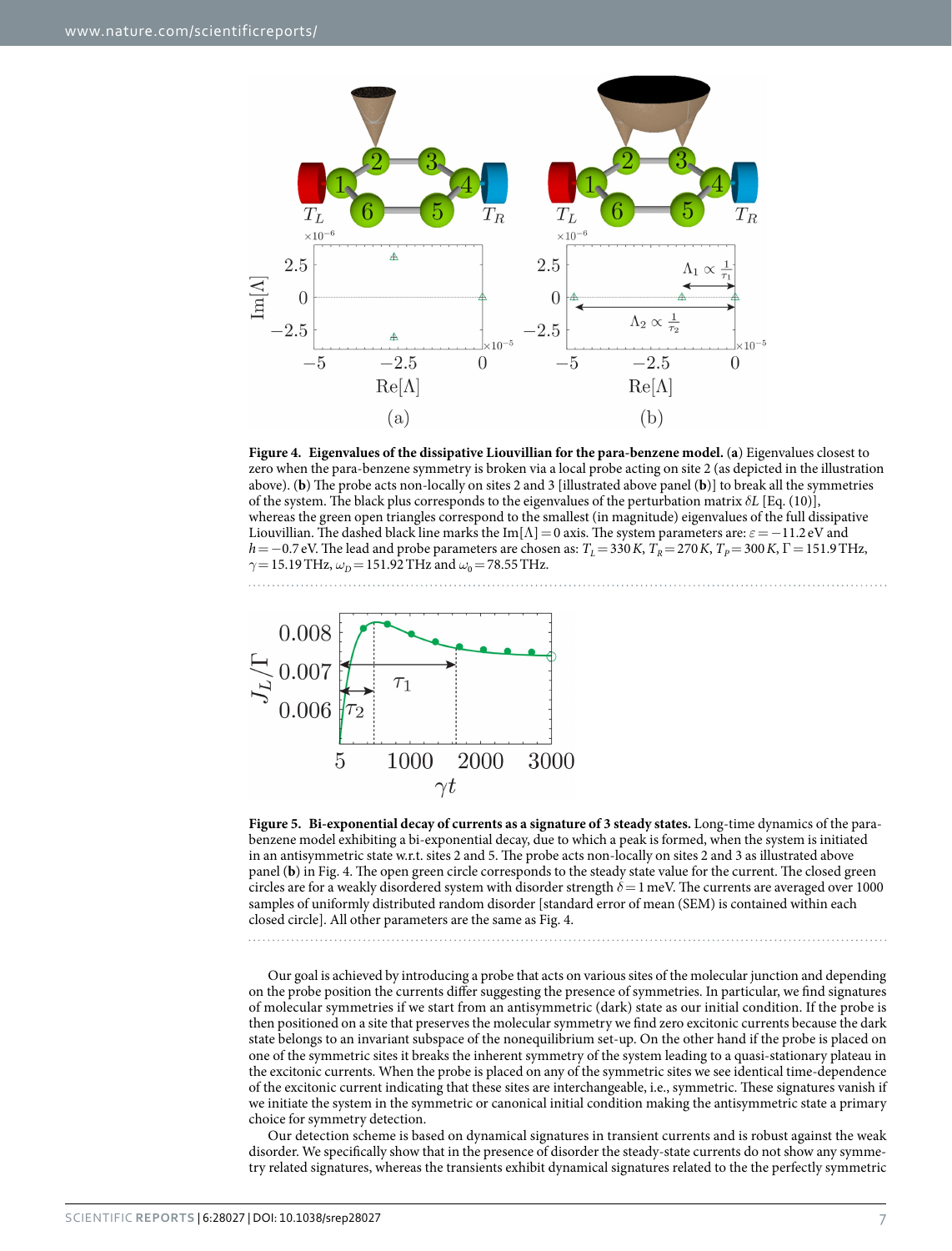systems. The strength of the disorder must be weaker than that of the probe, such that the effect of disorder does not appear except for the longest timescale. Thus, by ignoring the longest timescale  $\tau_{\rm dis}\!\propto\!\delta^{-2}$  the dynamics at intermediate timescales becomes identical to that without disorder. In other words, even for a weakly disordered symmetric system we could detect the underlying symmetries using the probe, since the dynamics at intermediate timescale mimics the long-time dynamics of the perfectly symmetric system.

Since the antisymmetric state is our prime choice for symmetry detection we also study the effect of probe properties on the dynamics, if we initiate the system from this state. We find that the interplay between the timescales of the probe and the system dynamics play a significant role in determining the dynamics and the relaxation time of the system. In particular, when the molecular symmetry is broken, the system possess a long relaxation time that scales with temperature if the timescale of the probe dynamics is much larger than the system  $(\tau_p \gg \tau_s)$ . In the opposite case temperature shows no effect on the relaxation time indicating that the probe does not affect the unstable steady state leading to quick relaxation. The long relaxation time indicates the presence of a long-lived quantum quasi-stationary distribution<sup>42</sup> that survives due to its interaction with the unstable steady state.

In case of the symmetric para-benzene molecule we found three nonequilibrium steady states. In order to break all the symmetries we analyzed the system by treating the probe as a perturbation and showed that the multiple symmetries can be broken via a redesigned probe. Our new probe acted on two sites of the para-benzene ring simultaneously and led to a bi-exponential decay in the current dynamics. The bi-exponential decay exhibited long relaxation times and the exponents corresponded to the eigenvalues of the unstable manifold. This trend of multi-exponent decays corresponding to the number of symmetries was then recognized as the second key signature to detect symmetries.

Overall, our work provides a first glimpse into symmetry detection in nonequilibrium transport set-ups and could be extended to systems such as conjugated dendrimers<sup>[43](#page-9-35)</sup>, light-harvesting complexes<sup>44</sup>, C60 bucky balls<sup>45</sup>, etc. to detect naturally occurring symmetries. Also since quantum coherence plays a key role in the performance of light-harvesting systems and quantum heat engines $46,47$  $46,47$ , it naturally leads to the speculation that structural symmetry studied here will lead to interesting quantum effects in these systems.

#### **Methods**

**Invariant subspaces.** It has been previously proved that a Lindblad master equation has invariant subspaces if there is a unitary operator that commutes with all the master equation elements<sup>[5,](#page-9-1)29</sup>. In this section we extend this proof to a general open system. We begin with a microscopic description and decompose the total Hamiltonian as  $H = H_S + H_B + H_{BS}$ . The Hilbert space of the total system is decomposed in the direct product of our system of interest (*S*), and the bath (*B*),  $\mathcal{H} = \mathcal{H}^S \otimes \mathcal{H}^B$  with  $H_S \in O(\mathcal{H}^S)$ ,  $H_B \in O(\mathcal{H}^B)$ , and  $H_{BS} = \sum_j S_j \otimes Y_j \in O(\mathcal{H}^S) \otimes O(\mathcal{H}^B)$ . The bath *B* in our description could comprise of several leads and probes,  $e.g.,  $H_B = H_L + H_R + H_P$ , where the sub-scripts *L*, *R*, and *P* correspond to the left-lead, right-lead, and the probe.$ 

We assume that there is a unitary operator  $\Pi \in O(\mathcal{H}^S)$  s.t.  $[\Pi, H_S] = [\Pi, S] = 0$ . The total Hilbert space can be decomposed in mutually orthogonal eigenspaces of  $\Pi$ , i.e.,  $\mathcal{H} = \bigoplus_{i=1}^{n_s} \mathcal{H}_i$  with  $n_s$  being the number of eigenvalues of Π. In an equivalent way the Hamiltonian of the system can be decomposed  $\mathcal{H}_S = \bigoplus_{i=1}^{n_s} \mathcal{H}_i^S$ . As the operator Π is compatible with all the components of the Hamiltonian they share an eigenbasis and each part of the Hamiltonian can be block-diagonalised. This implies that if  $|\psi_{\alpha}\rangle \in \mathcal{H}_k$  the following statements hold

$$
H_{\mathcal{S}}|\psi_{k}\rangle \in \mathcal{H}_{k}; \ H_{\mathcal{B}\mathcal{S}}|\psi_{k}\rangle \in \mathcal{H}_{k}; \ \mathcal{S}|\psi_{k}\rangle \in \mathcal{H}_{k}.\tag{13}
$$

To deal with density matrices we define the adjoint operator  $\widetilde{V}\in O(\mathcal{H})$  as  $\widetilde{V}(\varrho)=V\varrho V^{\dagger}$  ( $\varrho$  is the density matrix for the total Hamiltonian). If the eigenvalues of *V* are  $\nu_k = e^{i\Omega_k}$ , ( $k = 1, 2, ..., n_s$ ), the adjoint operator eigenvalues are just the product of these eigenvalues  $\nu_k \nu_l = e^{i(\Omega_k - \Omega_l)}$ . The adjoint space  $O(H)$  can be decomposed as  $O(\mathcal{H}) = \bigoplus_{k=1}^{n_s} \bigoplus_{l=1}^{n_s} V_{kl}$ . If a density matrix has the form  $\varrho_{kl} = |\psi_k\rangle \langle \psi_l|$ , it means that  $\varrho_{kl} \in V_{kl}$ . From the spectral decomposition, together with Eq. (13), we can derive that if  $\rho_{kl} \in V_{kl}$  then

$$
[H_S, \varrho_{kl}] \in V_{kl}; \ [H_B, \varrho_{kl}] \in V_{kl}; \ [S, \varrho_{kl}] \in V_{kl}.
$$

We work in the interaction picture, where the dynamics of the system is given by the interaction Hamiltonian,  $\dot{\varrho}(t) = -i[H_{BS}(t), \varrho(t)]$ , and the time dependence of the interaction Hamiltonian is given by

$$
H_{BS}(t) = e^{i(H_S + H_p)t} H_{BS} e^{-i(H_S + H_p)t}.
$$
\n(15)

Combining Eqs. (14) and (15) it can be proved that

$$
[H_{BS}(t), \rho_{kl}] \in V_{kl}.\tag{16}
$$

It is clear from Eq. (16) and the von Neumann equation that if  $\varrho(0) \in V_{kl}$  then  $\varrho(t) \in V_{kl}$ . Consequently, since tracing over the probe degrees of freedom doesn't cause a change in subspaces  $\Rightarrow \rho(t) \in V_{kl}$ . This completes our general proof of the invariant subspaces in open quantum systems.

**Redfield-Lindblad quantum master equation.** The nonequilibrium transport set-up described within this work can be modeled using the total Hamiltonian,

$$
H = H_S + H_L + H_R + H_P + H_{LS} + H_{RS} + H_{PS},
$$
\n(17)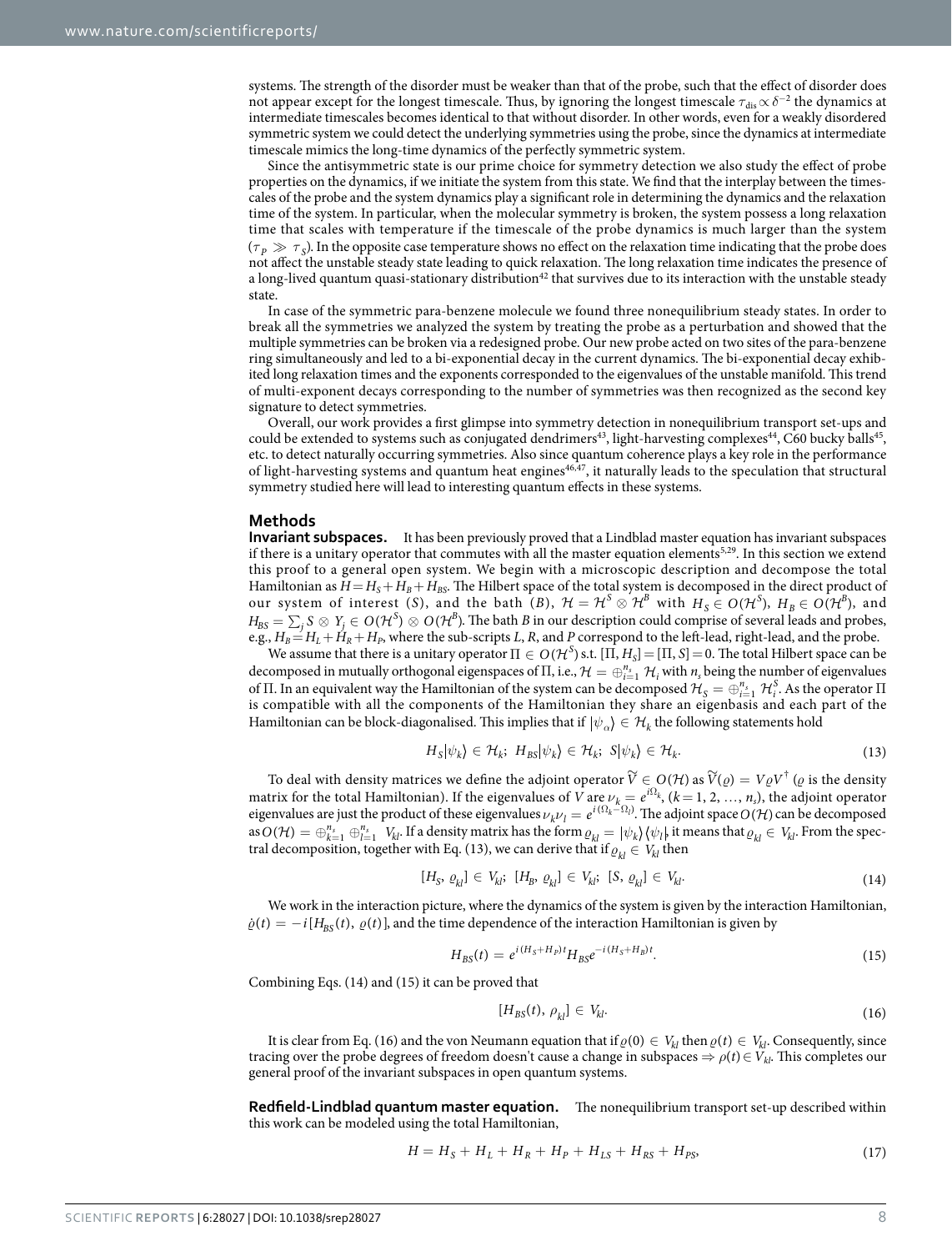where in  $H_S$  describes the system and  $H_\alpha$  describes the left-lead, right-lead and the probe with  $\alpha = L$ , R and P respectively. The interaction of the system with the leads and the probe is given via *H<sup>α</sup>S*. The leads and the probe Hamiltonian are given by an infinite set of independent harmonic oscillators that read

$$
H_{\alpha} = \frac{1}{2} \sum_{k} \frac{p_k^{\alpha 2}}{m_k^{\alpha}} + m_k^{\alpha} (\omega_k^{\alpha} x_k^{\alpha})^2.
$$
 (18)

We assume the system-lead/probe interaction to be weak (Born-approximation) and the leads/probe to be memory-less (Markov-approximation). Additionally, only for the leads, we assume that the dissipative effects of the leads should be relevant on a timescale much longer than all finite times of the problem (secular-approximation). Under these assumptions and initiating the total system in a product state of the system, leads, and probes, with no cross-correlations between the leads and the probe, the master equation for the reduced density matrix reads<sup>48,49</sup>,

$$
\dot{\rho} = \mathcal{L}\rho
$$
\n
$$
\mathcal{L}\rho = -i[H_S, \rho] + \sum_{\substack{k=1,2 \ \alpha=L,R}} \Gamma_{\alpha k} \Big( A_{\alpha k} \rho A_{\alpha k}^{\dagger} - \frac{1}{2} \{ A_{\alpha k}^{\dagger} A_{\alpha k}, \rho \} \Big)
$$
\n
$$
+ \int_0^{\infty} dt \{ [S, \rho S(t)] C(t) + \text{h.c.} \}.
$$
\n(19)

Throughout this work we set  $\hbar = 1$  for notational simplicity. The secular approximation causes the effect of the leads on the system to be described via the Gorini-Kossakowski-Sudarshan-Lindblad master equation<sup>50[,51](#page-10-6)</sup>. The Lindblad operators  $A_{\alpha k}$  corresponding to the  $\alpha$ -th lead allow local injection ( $k=1$ ) or extraction ( $k=2$ ) of one exciton to the molecular system  $H'_{\underline{S}}$  [see Eq. (1)]. The rates  $\Gamma_{\alpha i}$  dictate the temperature of each lead, namely,  $\Gamma_{\alpha 1} = \Gamma n_\alpha$  and  $\Gamma_{\alpha 2} = \Gamma(n_\alpha + 1)$  with  $\Gamma$  being the dissipation strength of each lead and  $n_\alpha = [\exp(\beta_\alpha \omega_0) - 1]^{-1}$  is the Bose-Einstein distribution function. The ratio of the rates  $\Gamma_{\alpha 1}/\Gamma_{\alpha 2} = \exp(-\beta_{\alpha}\omega_0)$  obeys detailed balance where  $\beta_\alpha = 1/k_B T_\alpha$  represents the inverse temperature of the  $\alpha$ -th lead and  $\omega_0$  is the characteristic phonon frequency of the lead.

The effect of the probe on the system is described via the Redfield tensor<sup>52</sup> that allows us to study the interplay of various additional timescales (due to the absence of secular approximation), e.g. the system and the probe dynamics timescales. The operator *S* in the Redfield tensor originates from the system-probe interaction Hamiltonian that we choose to be of a general form  $H_{PS} = S \otimes Y$ . The operator *Y* is then encapsulated in the correlator  $C(t) = Tr_p[\widetilde{Y}(t)Y(0) \exp(\beta H_p)]$  where  $\beta$  is the inverse temperature of the probe and  $\widetilde{Y}(t)$  is the free-evolution of the probe operator *Y* with respect to the probe Hamiltonian. We choose the probe operator to be the collective position operator  $Y = -\sum_k c_k x_k$  with  $c_k$  being the coupling strength of each harmonic mode of the probe to the system. Throughout this work, the explicit super-script *P* will be suppressed for convenience. All parameters of the probe are described via a spectral density

$$
J(\omega) = \pi \sum_{k=1}^{\infty} \frac{c_k^2}{2m_k \omega_k} \delta(\omega - \omega_k) = \frac{\gamma \omega}{1 + (\omega/\omega_D)^2},\tag{20}
$$

that is chosen to be of the ohmic form with a Lorentz-Drude cut-off frequency  $\omega_D$  and dissipation strength  $\gamma$ . The corresponding correlator *C*(*t*) is given by,

$$
C(t) = \int_0^\infty \frac{d\omega}{\pi} J(\omega) \bigg[ \coth\bigg(\frac{\beta\omega}{2}\bigg) \cos(\omega t) - i \sin(\omega t) \bigg].
$$

**Full counting statistic for excitonic transport.** In order to quantify the excitation flux through the sys-tem we include a counting field in the quantum master Eq. (19)<sup>[7](#page-9-3)[,53](#page-10-8)[,54](#page-10-9)</sup>. We first introduce the reduced density matrix  $\rho_q(t)$  that is the projection of the density matrix into the subspace of *q* excitations interchanged between the system and the left-lead at time  $t$ . The probability of observing an exciton current  $J_q$  is thus given by  $P(q) = \text{Tr}[\rho_q(t)]$ . The evaluation of this probability is easier after a change of ensemble, made by introducing the Laplace transform  $\rho_{\lambda}(t) = \sum_{q} \rho_{q}(t) \exp(-\lambda q)$  with  $\lambda$  being a counting field. The evolution of the density matrix in the Laplace transformed ensemble  $\rho_{\lambda}(t)$  is given by

$$
\rho_{\lambda} = -i[H_{S}, \rho_{\lambda}] + \int_{0}^{\infty} dt \{ [S, \rho S(t)] C(t) + h.c. \} \n+ \sum_{k=1,2} \Gamma_{Lk} \Big( e^{[(-1)^{k} \lambda]} A_{Lk} \rho A_{Lk}^{\dagger} - \frac{1}{2} \{ A_{Lk}^{\dagger} A_{Lk}, \rho \} \Big) \n+ \sum_{k=1,2} \Gamma_{Rk} \Big( A_{Rk} \rho A_{Rk}^{\dagger} - \frac{1}{2} \{ A_{Rk}^{\dagger} A_{Rk}, \rho \} \Big) \n= \mathcal{L}_{\lambda} \rho_{\lambda}.
$$
\n(21)

Given the above density matrix as a function of the counting field *λ* the moment generation function can be calculated as  $Z_{\lambda}(t) \equiv \text{Tr}[\rho_{\lambda}(t)]$ . Thus, the average exciton current flowing into the system from the left-lead  $J_{L}$  can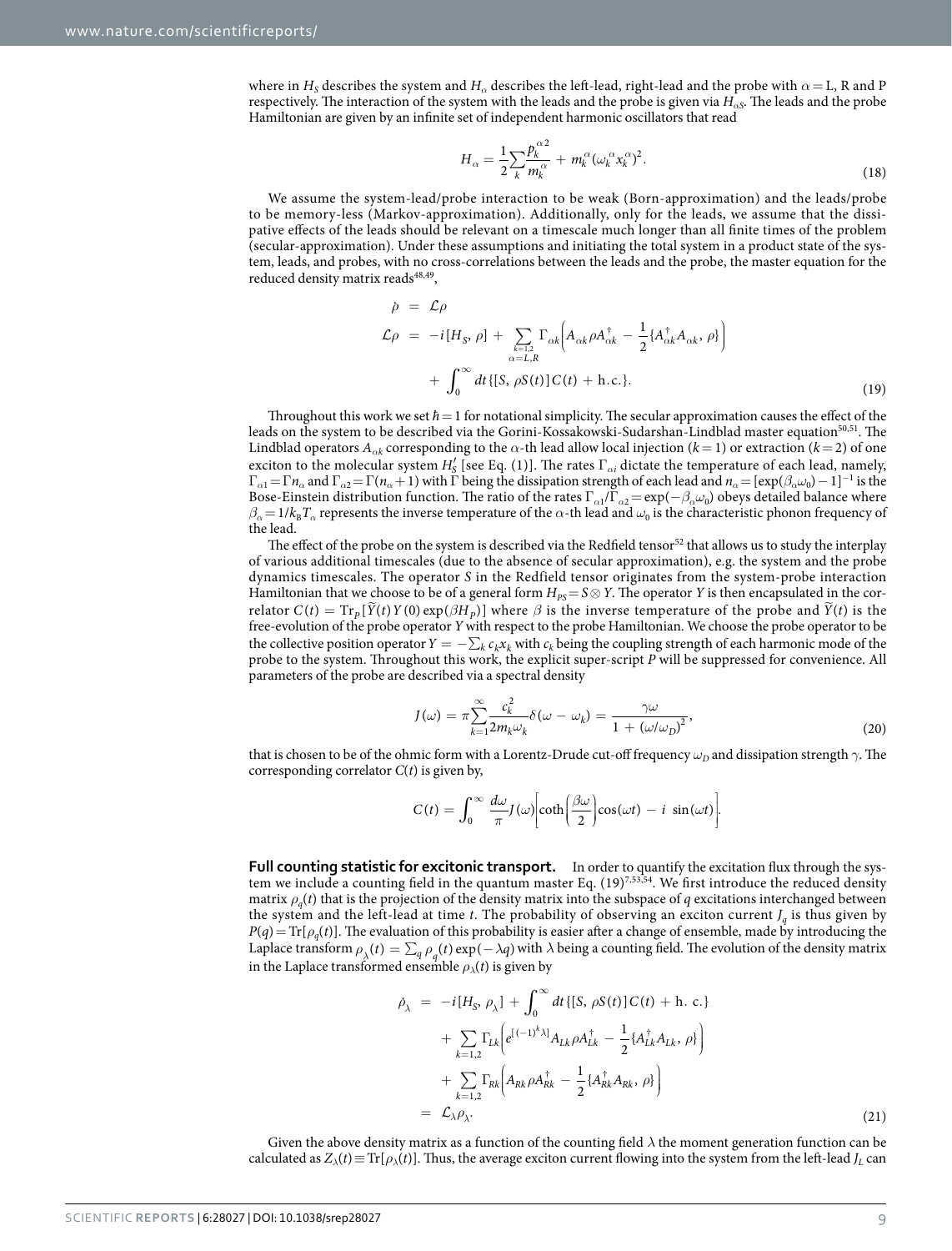be obtained from the generation function as  $J_L = (1/t) [\partial_\lambda \log Z_\lambda(t)]_{\lambda=0}$ . Considering that  $\rho_\lambda(t) = \exp(+t\mathcal{L}_\lambda)\rho(0)$ we obtain the left-lead expected current as,

$$
J_L = \frac{\text{Tr}[(\partial_{\lambda} \mathcal{L}_{\lambda}) \rho_{\lambda}(t)]}{\text{Tr}[\rho_{\lambda}(t)]} \Big|_{\lambda=0} = \Gamma_{L1} \text{Tr}[A_{L1}^{\dagger} A_{L1} \rho(t)] - \Gamma_{L2} \text{Tr}[A_{L2}^{\dagger} A_{L2} \rho(t)]. \tag{22}
$$

#### **References**

- 1. Gross, D. J. The role of symmetry in fundamental physics. *Proc*. *Natl*. *Acad*. *Sci*. *USA* **93,** 14256 (1996).
- <span id="page-9-0"></span>2. Lehmann, J., Kohler, S., Hänggi, P. & Nitzan, A. Molecular wires acting as coherent quantum ratchets. *Phys*. *Rev*. *Lett*. **88,** 228305 (2002).
- 3. Walschaers, M., Diaz, J. F., Mulet, R. & Buchleitner, A. Optimally Designed Quantum Transport across Disordered Networks. *Phys*. *Rev*. *Lett*. **111,** 180601 (2013).
- 4. Denisov, S., Flach, S. & Hänggi, P. Tunable transport with broken space-time symmetries. *Phys*. *Rep*. **538,** 77 (2014).
- <span id="page-9-1"></span>5. Buča, B. & Prosen, T. A note on symmetry reductions of the Lindblad equation: transport in constrained open spin chains. *New J*. *Phys*. **14,** 073007 (2012).
- <span id="page-9-2"></span>6. Baumgartner, B. & Narnhofer, H. Analysis of quantum semigroups with GKS–Lindblad generators: II. General. *J*. *Phys*. *A: Math*. *Theor*. **41,** 395303 (2008).
- <span id="page-9-3"></span>7. Manzano, D. & Hurtado, P. I. Symmetry and the thermodynamics of currents in open quantum systems. *Phys*. *Rev*. *B* **90,** 125138 (2014).
- <span id="page-9-5"></span><span id="page-9-4"></span>8. Manzano, D. & Kyoseva, E. An atomic symmetry-controlled thermal switch. *arXiv:1508*.*05691* (2015).
- <span id="page-9-6"></span>9. Rai, D., Hod, O. & Nitzan, A. Circular Currents in Molecular Wires. *J*. *Phys*. *Chem*. *C* **114,** 20583 (2010). 10. Rai, D., Hod, O. & Nitzan, A. Magnetic Field Control of the Current through Molecular Ring Junctions. *J*. *Phys*. *Chem*. *Lett*. **2,** 2118 (2011).
- <span id="page-9-7"></span>11. Solomon, G. C., Herrmann, C., Hansen, T., Mujica, V. & Ratner, M. A. Exploring local currents in molecular junctions. *Nature Chemistry* **2,** 223 (2010).
- <span id="page-9-8"></span>12. Chen, S. *et al.* Interference and molecular transport–A dynamical view: Time-dependent analysis of distributed Benzenes. *J*. *Phys*. *Chem*. *Lett*. **5,** 2748 (2014).
- <span id="page-9-11"></span><span id="page-9-10"></span><span id="page-9-9"></span>13. Tao, N. J. Electron transport in molecular junctions. *Nature Nanotechnology* **1,** 173 (2006).
- 14. Aradhya, S. V. & Venkataraman, L. Single-molecule junctions beyond electronic transport. *Nature Nanotechnology* **8,** 399 (2013).
	- 15. Di Ventra, M., Pantelides, S. T. & Lang, N. D. The benzene molecule as a molecular resonant-tunneling transistor. *App*. *Phys*. *Lett*. **76,** 3448 (2000).
	- 16. Thingna, J., Zhou, H. & Wang, J.-S. Improved Dyson series expansion for steady-state quantum transport beyond the weak coupling limit–divergences and resolution. *J*. *Chem*. *Phys*. **141,** 194101 (2014).
	- 17. Zhou, H., Thingna, J., Wang, J.-S. & Li, B. Thermoelectric transport through a quantum nanoelectromechanical system and its backaction. *Phys*. *Rev*. *B* **91,** 045410 (2015).
- <span id="page-9-12"></span>18. Thingna, J., García-Palacios, J. L. & Wang, J. S. Steady-state thermal transport in anharmonic systems: Application to molecular junctions. *Phys*. *Rev*. *B* **85,** 195452 (2012).
- <span id="page-9-27"></span>19. Lee, W. *et al.* Heat dissipation in atomic-scale junctions. *Nature* **498,** 209 (2013).
- 20. Wang, C., Jie, R. & Cao, J. Nonequilibrium energy transfer at nanoscale: A unified theory from weak to strong coupling. *Sci*. *Rep*. **5,** 11787 (2015).
- 21. Segal, D. & Agarwalla, B. K. Vibrational heat transport in molecular junctions. *Ann*. *Rev*. *Phys*. *Chem*. **67,** 1 (2016).
- <span id="page-9-13"></span>22. Cao, J. & Silbey, R. J. Optimization of exciton trapping in energy transfer processes. *J*. *Phys*. *Chem*. *A* **113,** 13825 (2009).
- <span id="page-9-14"></span>23. Walschaers, M., Fernandez-de-Cossio Diaz, J., Mulet, R. & Buchleitner, A. Optimally designed quantum transport across disordered networks. *Phys*. *Rev*. *Lett*. **111,** 180601 (2013).
- <span id="page-9-16"></span><span id="page-9-15"></span>24. de Oteyza, D. G. *et al.* Direct Imaging of Covalent Bond Structure in Single-Molecule Chemical Reactions. *Science* **340,** 1434 (2013). 25. Darroch, J. N. & Seneta, E. On quasi-stationary distributions in absorbing continuous-time finite Markov chains. *J*. *Appl*. *Prob*. **4,** 192 (1967).
- <span id="page-9-17"></span>26. Baykusheva, D., Ahsan, M. S., Lin, N. & Wörner, H. J. Bicircular High-Harmonic Spectroscopy Reveals Dynamical Symmetries of Atoms and Molecules. *Phys*. *Rev*. *Lett*. **116,** 123001 (2016).
- <span id="page-9-18"></span>27. Streitwieser, A. *Molecular Orbital Theory for Organic Chemists* (Wiley, New York, 1961).
- <span id="page-9-20"></span><span id="page-9-19"></span>28. Lowe, J. P. *Quantum Chemistry* (Academic Press, San Diego, 1978).
- 29. Albert, V. V. & Jiang, L. Symmetries and conserved quantities in Lindblad master equations. *Phys*. *Rev*. *A* **89,** 022118 (2014).
- <span id="page-9-22"></span><span id="page-9-21"></span>30. Büttiker, M. Role of quantum coherence in series resistors. *Phys*. *Rev*. *B* **33,** 3020 (1986).
- 31. Dubi, Y. & Di Ventra, M. *Colloquium*: Heat flow and thermoelectricity in atomic and molecular junctions. *Rev*. *Mod*. *Phys*. **83,** 131 (2011).
- 32. Jung, Y. & Cao, J. Spectral analysis of electron transfer kinetics. II. *J*. *Chem*. *Phys*. **117,** 3822 (2002).
- <span id="page-9-24"></span><span id="page-9-23"></span>33. Prosen, T. Third quantization: a general method to open master equations for quadratic open Fermi systems. *New J*. *Phys*. **10,** 043026 (2008).
- <span id="page-9-25"></span>34. Lidar, D. A. & Whaley, K. B. *Decoherence-Free Subspaces and Subsystems: Irreversible Quantum Dynamics*. Lecture Notes in Physics (Springer, Berlin, 2003).
- <span id="page-9-26"></span>35. Wang, J.-S., Agarwalla, B. K., Li, H. & Thingna, J. Nonequilibrium Green's function method for quantum thermal transport. *Front*. *Phys*. **9,** 673 (2014).
- <span id="page-9-28"></span>36. Prosen, T. & Žnidarič, M. Eigenvalue Statistics as an Indicator of Integrability of Nonequilibrium Density Operators. *Phys*. *Rev*. *Lett*. **111,** 124101 (2013).
- <span id="page-9-29"></span>37. Žnidarič, M. *R*elaxation times of dissipative many-body quantum systems. *Phys*. *Rev*. *E* **92,** 042143 (2015).
- <span id="page-9-31"></span><span id="page-9-30"></span>38. Weiss, U. *Quantum Dissipative Systems*. (World Scientific, Singapore, 2012).
- 39. Salem, L. *The Molecular Orbital Theory of Conjugated Systems*. (W. A. Benjamin: Reading, MS, 1972).
- <span id="page-9-32"></span>40. Cao, J. A phase-space study of Bloch-Redfield theory. *J*. *Chem*. *Phys*. **107,** 3204 (1997).
- <span id="page-9-33"></span>41. Thingna, J., Wang, J.-S. & Hänggi, P. Generalized Gibbs state with modified Redfield solution: Exact agreement up to second order. *J*. *Chem*. *Phys*. **136,** 194110 (2012).
- <span id="page-9-34"></span>42. Macieszczak, K., Guţă, M., Lesanovsky, I. & Garrahan, J. P. *T*owards a theory of metastability in open quantum dynamics. *arXiv: 1512*.*05801v1* (2015).
- <span id="page-9-35"></span>43. Wu, C., Malinin, S. V., Tretiak, S. & Chernyak, V. Y. *E*xciton Scattering and Localization in Branched Dendrimeric Structures. *Nature Phys*. **2,** 631 (2006).
- <span id="page-9-36"></span>44. Cleary, L., Chen, H., Chuang, C., Silbey, R. J. & Cao, J. *O*ptimal fold symmetry of LH2 rings on a photosynthetic membrane. *PNAS* **110,** 8537 (2013).